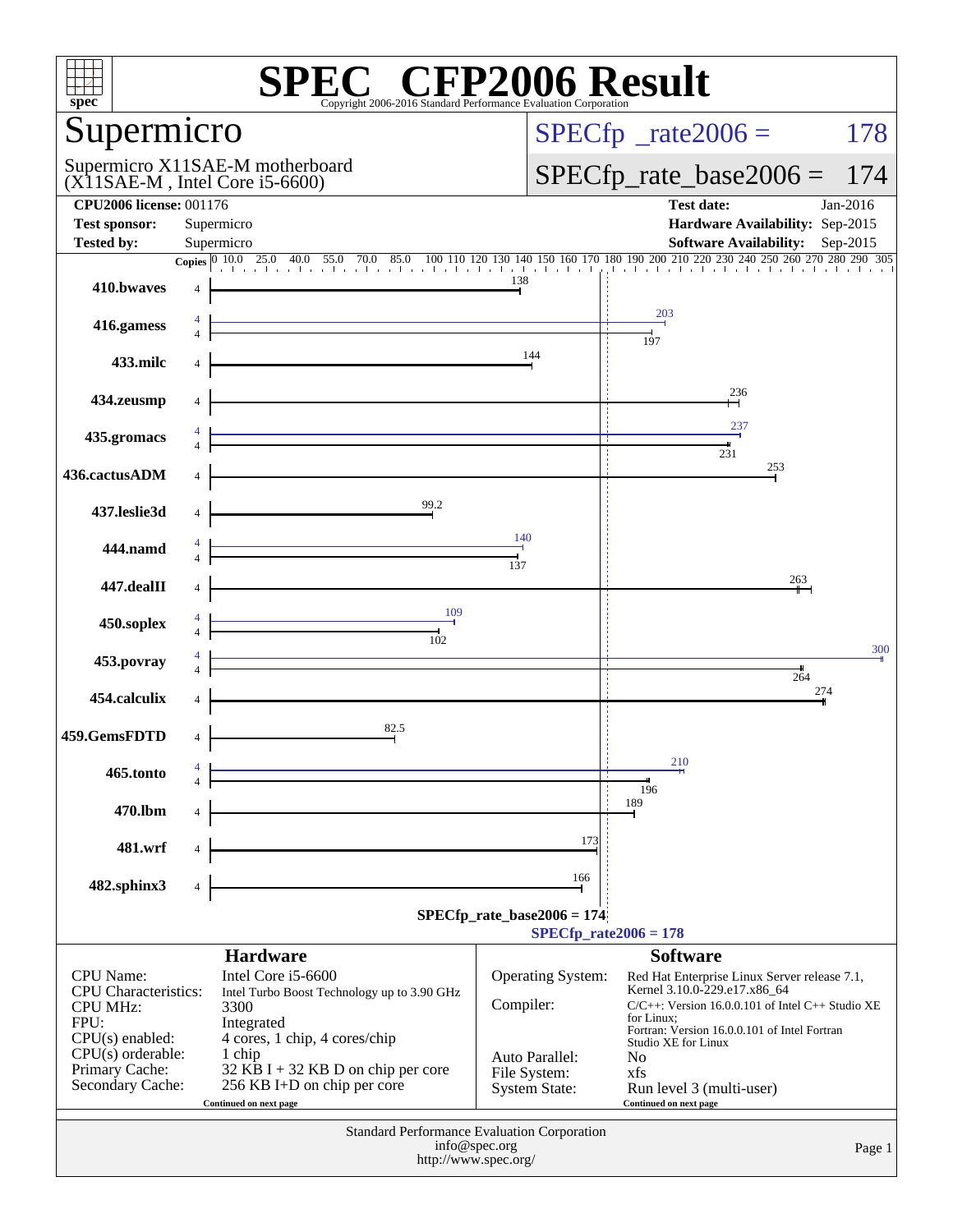

## Supermicro

(X11SAE-M , Intel Core i5-6600) Supermicro X11SAE-M motherboard  $SPECTp_rate2006 = 178$ 

#### [SPECfp\\_rate\\_base2006 =](http://www.spec.org/auto/cpu2006/Docs/result-fields.html#SPECfpratebase2006) 174

| <b>CPU2006 license: 001176</b> |                                     |                       | <b>Test date:</b><br>$Jan-2016$             |
|--------------------------------|-------------------------------------|-----------------------|---------------------------------------------|
| <b>Test sponsor:</b>           | Supermicro                          |                       | Hardware Availability: Sep-2015             |
| <b>Tested by:</b>              | Supermicro                          |                       | <b>Software Availability:</b><br>$Sep-2015$ |
| L3 Cache:                      | $6 \text{ MB I+D}$ on chip per chip | <b>Base Pointers:</b> | $32/64$ -bit                                |
| Other Cache:                   | None                                | Peak Pointers:        | $32/64$ -bit                                |
| Memory:                        | 16 GB (4 x 4 GB 1Rx8 PC4-2133P-U)   | Other Software:       | None                                        |
| Disk Subsystem:                | 1 x 400 GB SATA III SSD             |                       |                                             |
| Other Hardware:                | None                                |                       |                                             |

| <b>Results Table</b> |               |         |       |                                                                                                          |       |                |             |                          |                |              |                |              |                |              |
|----------------------|---------------|---------|-------|----------------------------------------------------------------------------------------------------------|-------|----------------|-------------|--------------------------|----------------|--------------|----------------|--------------|----------------|--------------|
|                      | <b>Base</b>   |         |       |                                                                                                          |       |                | <b>Peak</b> |                          |                |              |                |              |                |              |
| <b>Benchmark</b>     | <b>Copies</b> | Seconds | Ratio | <b>Seconds</b>                                                                                           | Ratio | <b>Seconds</b> | Ratio       | <b>Copies</b>            | <b>Seconds</b> | <b>Ratio</b> | <b>Seconds</b> | <b>Ratio</b> | <b>Seconds</b> | <b>Ratio</b> |
| 410.bwayes           |               | 393     | 138   | 393                                                                                                      | 138   | 393            | 138         |                          | 393            | 138          | 393            | 138          | 393            | 138          |
| 416.gamess           |               | 397     | 197   | 397                                                                                                      | 197   | 397            | 197         | $\overline{\mathcal{A}}$ | 385            | 203          | 386            | 203          | 385            | 203          |
| $433$ .milc          | 4             | 256     | 143   | 256                                                                                                      | 144   | 256            | 144         | 4                        | 256            | 143          | 256            | 144          | 256            | <u>144</u>   |
| 434.zeusmp           | 4             | 157     | 231   | 154                                                                                                      | 236   | 154            | 236         | $\overline{\mathcal{A}}$ | 157            | 231          | 154            | 236          | 154            | 236          |
| 435.gromacs          | 4             | 124     | 231   | 123                                                                                                      | 231   | 123            | 232         | $\Delta$                 | 120            | 237          | <b>121</b>     | 237          | 121            | 237          |
| 436.cactusADM        | 4             | 189     | 253   | 189                                                                                                      | 252   | 189            | 253         | $\overline{4}$           | 189            | 253          | 189            | 252          | 189            | 253          |
| 437.leslie3d         | Δ             | 379     | 99.2  | 379                                                                                                      | 99.2  | 378            | 99.3        | 4                        | 379            | 99.2         | 379            | 99.2         | 378            | 99.3         |
| 444.namd             |               | 234     | 137   | 233                                                                                                      | 137   | 234            | 137         | $\Delta$                 | 230            | 140          | 230            | 140          | 230            | <u>140</u>   |
| 447.dealII           | 4             | 171     | 268   | 174                                                                                                      | 263   | 174            | 262         | 4                        | 171            | 268          | 174            | 263          | 174            | 262          |
| $450$ .soplex        | 4             | 327     | 102   | 328                                                                                                      | 102   | 328            | 102         | 4                        | 306            | 109          | 307            | 109          | 307            | 109          |
| 453.povray           | 4             | 80.7    | 264   | 80.5                                                                                                     | 264   | 80.3           | 265         | 4                        | 70.8           | 301          | 71.0           | 300          | 71.0           | 300          |
| 454.calculix         | 4             | 120     | 275   | 121                                                                                                      | 273   | 120            | 274         | $\overline{A}$           | 120            | 275          | 121            | 273          | <b>120</b>     | 274          |
| 459.GemsFDTD         | 4             | 514     | 82.5  | 515                                                                                                      | 82.5  | 515            | 82.5        | $\overline{4}$           | 514            | 82.5         | 515            | 82.5         | 515            | 82.5         |
| $465$ .tonto         | Δ             | 201     | 196   | 202                                                                                                      | 195   | 201            | 196         | $\Delta$                 | 186            | 212          | 188            | 210          | 188            | 210          |
| 470.1bm              | 4             | 290     | 189   | 290                                                                                                      | 189   | 290            | 189         | $\Delta$                 | 290            | 189          | 290            | 189          | 290            | 189          |
| 481.wrf              | 4             | 259     | 173   | 258                                                                                                      | 173   | 259            | 173         | 4                        | 259            | 173          | 258            | 173          | 259            | 173          |
| $482$ .sphinx $3$    | 4             | 470     | 166   | 469                                                                                                      | 166   | 470            | 166         | $\overline{4}$           | 470            | 166          | 469            | 166          | 470            | 166          |
|                      |               |         |       | Results appear in the order in which they were run. Bold underlined text indicates a median measurement. |       |                |             |                          |                |              |                |              |                |              |

#### **[Submit Notes](http://www.spec.org/auto/cpu2006/Docs/result-fields.html#SubmitNotes)**

 The taskset mechanism was used to bind copies to processors. The config file option 'submit' was used to generate taskset commands to bind each copy to a specific processor. For details, please see the config file.

#### **[Operating System Notes](http://www.spec.org/auto/cpu2006/Docs/result-fields.html#OperatingSystemNotes)**

Stack size set to unlimited using "ulimit -s unlimited"

#### **[Platform Notes](http://www.spec.org/auto/cpu2006/Docs/result-fields.html#PlatformNotes)**

As tested, the system used a Supermicro CSE-731i-300B chassis. The chassis is configured with 2 PWS-305-PQ redundant power supply, 1 SNK-P0046A4 heatsink, as well as 1 FAN-0108L4 rear cooling fan.

Continued on next page

Standard Performance Evaluation Corporation [info@spec.org](mailto:info@spec.org) <http://www.spec.org/>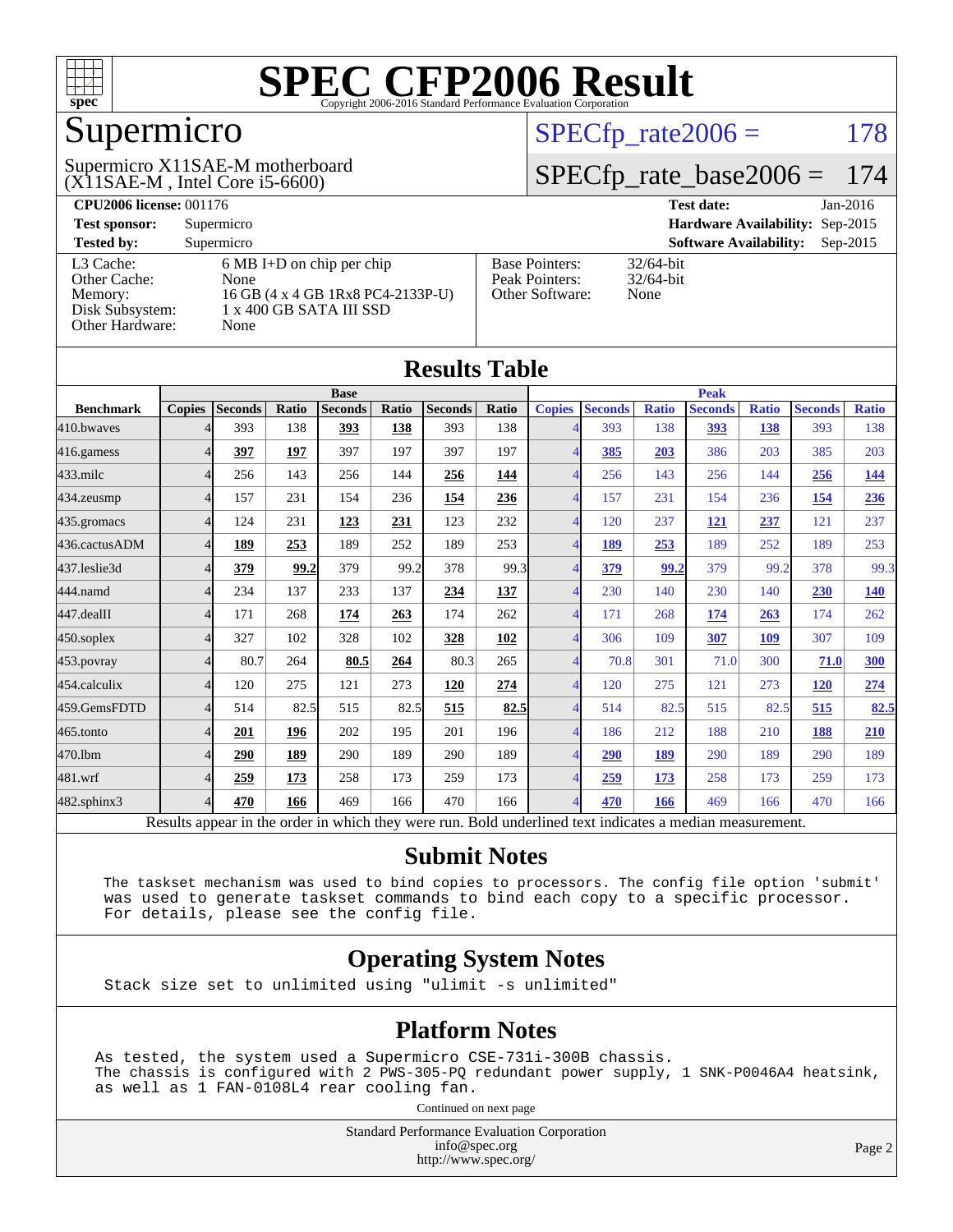

#### Supermicro

 $SPECTp_rate2006 = 178$ 

(X11SAE-M , Intel Core i5-6600) Supermicro X11SAE-M motherboard

[SPECfp\\_rate\\_base2006 =](http://www.spec.org/auto/cpu2006/Docs/result-fields.html#SPECfpratebase2006) 174

**[CPU2006 license:](http://www.spec.org/auto/cpu2006/Docs/result-fields.html#CPU2006license)** 001176 **[Test date:](http://www.spec.org/auto/cpu2006/Docs/result-fields.html#Testdate)** Jan-2016 **[Test sponsor:](http://www.spec.org/auto/cpu2006/Docs/result-fields.html#Testsponsor)** Supermicro **[Hardware Availability:](http://www.spec.org/auto/cpu2006/Docs/result-fields.html#HardwareAvailability)** Sep-2015 **[Tested by:](http://www.spec.org/auto/cpu2006/Docs/result-fields.html#Testedby)** Supermicro **Supermicro [Software Availability:](http://www.spec.org/auto/cpu2006/Docs/result-fields.html#SoftwareAvailability)** Sep-2015

#### **[Platform Notes \(Continued\)](http://www.spec.org/auto/cpu2006/Docs/result-fields.html#PlatformNotes)**

Standard Performance Evaluation Corporation [info@spec.org](mailto:info@spec.org) <http://www.spec.org/> Page 3 Sysinfo program /usr/cpu2006/config/sysinfo.rev6914 \$Rev: 6914 \$ \$Date:: 2014-06-25 #\$ e3fbb8667b5a285932ceab81e28219e1 running on localhost.localdomain Tue Jan 26 10:17:12 2016 This section contains SUT (System Under Test) info as seen by some common utilities. To remove or add to this section, see: <http://www.spec.org/cpu2006/Docs/config.html#sysinfo> From /proc/cpuinfo model name : Intel(R) Core(TM) i5-6600 CPU @ 3.30GHz 1 "physical id"s (chips) 4 "processors" cores, siblings (Caution: counting these is hw and system dependent. The following excerpts from /proc/cpuinfo might not be reliable. Use with caution.) cpu cores : 4 siblings : 4 physical 0: cores 0 1 2 3 cache size : 6144 KB From /proc/meminfo MemTotal: 16039968 kB HugePages\_Total: 0 Hugepagesize: 2048 kB From /etc/\*release\* /etc/\*version\* os-release: NAME="Red Hat Enterprise Linux Server" VERSION="7.1 (Maipo)" ID="rhel" ID\_LIKE="fedora" VERSION\_ID="7.1" PRETTY\_NAME="Red Hat Enterprise Linux Server 7.1 (Maipo)" ANSI\_COLOR="0;31" CPE\_NAME="cpe:/o:redhat:enterprise\_linux:7.1:GA:server" redhat-release: Red Hat Enterprise Linux Server release 7.1 (Maipo) system-release: Red Hat Enterprise Linux Server release 7.1 (Maipo) system-release-cpe: cpe:/o:redhat:enterprise\_linux:7.1:ga:server uname -a: Linux localhost.localdomain 3.10.0-229.el7.x86\_64 #1 SMP Thu Jan 29 18:37:38 EST 2015 x86\_64 x86\_64 x86\_64 GNU/Linux run-level 3 Jan 26 04:43 SPEC is set to: /usr/cpu2006<br>Filesystem Type Size Type Size Used Avail Use% Mounted on /dev/sda2 xfs 369G 173G 197G 47% / Additional information from dmidecode: Warning: Use caution when you interpret this section. The 'dmidecode' program reads system data which is "intended to allow hardware to be accurately Continued on next page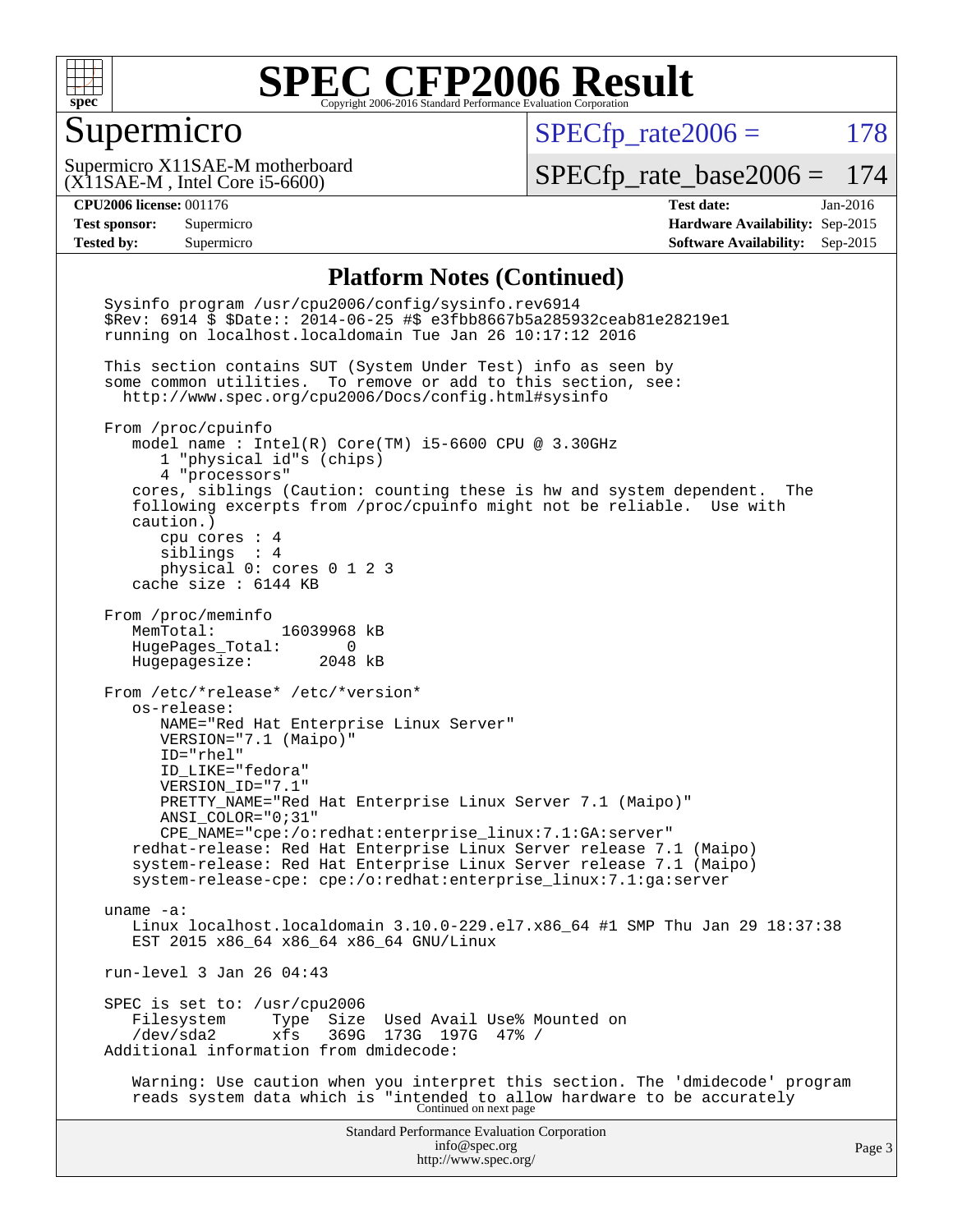

#### Supermicro

 $SPECTp\_rate2006 = 178$ 

(X11SAE-M , Intel Core i5-6600) Supermicro X11SAE-M motherboard

[SPECfp\\_rate\\_base2006 =](http://www.spec.org/auto/cpu2006/Docs/result-fields.html#SPECfpratebase2006) 174

**[CPU2006 license:](http://www.spec.org/auto/cpu2006/Docs/result-fields.html#CPU2006license)** 001176 **[Test date:](http://www.spec.org/auto/cpu2006/Docs/result-fields.html#Testdate)** Jan-2016 **[Test sponsor:](http://www.spec.org/auto/cpu2006/Docs/result-fields.html#Testsponsor)** Supermicro **[Hardware Availability:](http://www.spec.org/auto/cpu2006/Docs/result-fields.html#HardwareAvailability)** Sep-2015 **[Tested by:](http://www.spec.org/auto/cpu2006/Docs/result-fields.html#Testedby)** Supermicro **Supermicro [Software Availability:](http://www.spec.org/auto/cpu2006/Docs/result-fields.html#SoftwareAvailability)** Sep-2015

#### **[Platform Notes \(Continued\)](http://www.spec.org/auto/cpu2006/Docs/result-fields.html#PlatformNotes)**

 determined", but the intent may not be met, as there are frequent changes to hardware, firmware, and the "DMTF SMBIOS" standard.

 BIOS American Megatrends Inc. 1.0a 12/21/2015 Memory: 4x Micron 8ATF51264AZ-2G1A2 4 GB 1 rank 2133 MHz

(End of data from sysinfo program)

#### **[General Notes](http://www.spec.org/auto/cpu2006/Docs/result-fields.html#GeneralNotes)**

Environment variables set by runspec before the start of the run: LD LIBRARY PATH = "/usr/cpu2006/libs/32:/usr/cpu2006/libs/64:/usr/cpu2006/sh"

 Binaries compiled on a system with 1x Intel Core i5-4670K CPU + 32GB memory using RedHat EL 7.1 Transparent Huge Pages enabled with: echo always > /sys/kernel/mm/transparent\_hugepage/enabled

**[Base Compiler Invocation](http://www.spec.org/auto/cpu2006/Docs/result-fields.html#BaseCompilerInvocation)**

[C benchmarks](http://www.spec.org/auto/cpu2006/Docs/result-fields.html#Cbenchmarks):  $\frac{1}{2}$  cc  $-$  m64

[C++ benchmarks:](http://www.spec.org/auto/cpu2006/Docs/result-fields.html#CXXbenchmarks) [icpc -m64](http://www.spec.org/cpu2006/results/res2016q1/cpu2006-20160206-38969.flags.html#user_CXXbase_intel_icpc_64bit_bedb90c1146cab66620883ef4f41a67e)

[Fortran benchmarks](http://www.spec.org/auto/cpu2006/Docs/result-fields.html#Fortranbenchmarks): [ifort -m64](http://www.spec.org/cpu2006/results/res2016q1/cpu2006-20160206-38969.flags.html#user_FCbase_intel_ifort_64bit_ee9d0fb25645d0210d97eb0527dcc06e)

[Benchmarks using both Fortran and C](http://www.spec.org/auto/cpu2006/Docs/result-fields.html#BenchmarksusingbothFortranandC): [icc -m64](http://www.spec.org/cpu2006/results/res2016q1/cpu2006-20160206-38969.flags.html#user_CC_FCbase_intel_icc_64bit_0b7121f5ab7cfabee23d88897260401c) [ifort -m64](http://www.spec.org/cpu2006/results/res2016q1/cpu2006-20160206-38969.flags.html#user_CC_FCbase_intel_ifort_64bit_ee9d0fb25645d0210d97eb0527dcc06e)

#### **[Base Portability Flags](http://www.spec.org/auto/cpu2006/Docs/result-fields.html#BasePortabilityFlags)**

| 410.bwaves: - DSPEC CPU LP64                 |  |
|----------------------------------------------|--|
| 416.gamess: -DSPEC_CPU_LP64                  |  |
| 433.milc: -DSPEC CPU LP64                    |  |
| 434.zeusmp: -DSPEC_CPU_LP64                  |  |
| 435.gromacs: -DSPEC_CPU_LP64 -nofor_main     |  |
| 436.cactusADM: - DSPEC CPU LP64 - nofor main |  |
| 437.leslie3d: -DSPEC_CPU_LP64                |  |
| 444.namd: - DSPEC CPU LP64                   |  |
| 447.dealII: -DSPEC CPU LP64                  |  |
| 450.soplex: -DSPEC_CPU_LP64                  |  |
| 453.povray: -DSPEC CPU LP64                  |  |

Continued on next page

Standard Performance Evaluation Corporation [info@spec.org](mailto:info@spec.org) <http://www.spec.org/>

Page 4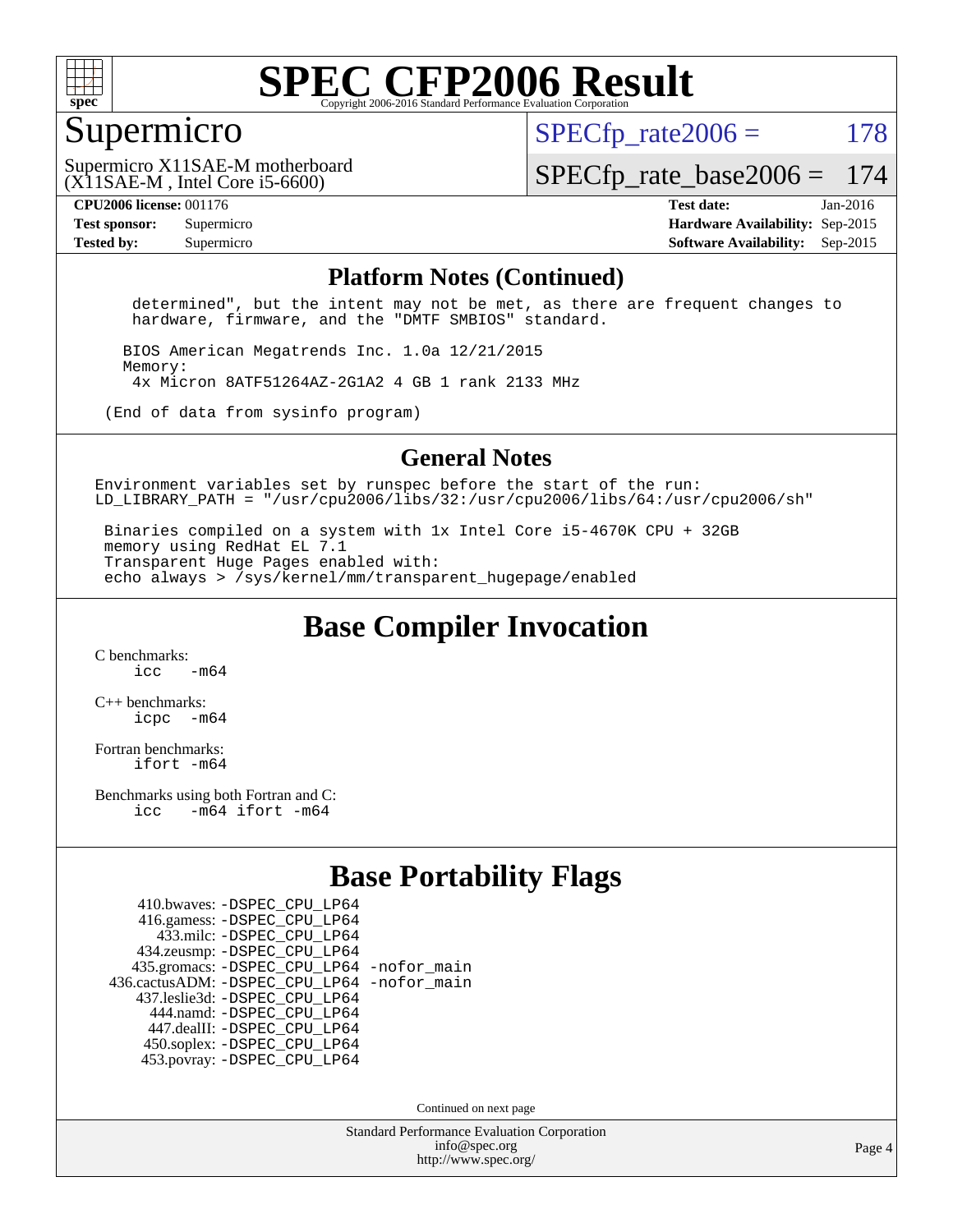

#### Supermicro

 $SPECTp\_rate2006 = 178$ 

(X11SAE-M , Intel Core i5-6600) Supermicro X11SAE-M motherboard

[SPECfp\\_rate\\_base2006 =](http://www.spec.org/auto/cpu2006/Docs/result-fields.html#SPECfpratebase2006) 174

**[CPU2006 license:](http://www.spec.org/auto/cpu2006/Docs/result-fields.html#CPU2006license)** 001176 **[Test date:](http://www.spec.org/auto/cpu2006/Docs/result-fields.html#Testdate)** Jan-2016 **[Test sponsor:](http://www.spec.org/auto/cpu2006/Docs/result-fields.html#Testsponsor)** Supermicro **[Hardware Availability:](http://www.spec.org/auto/cpu2006/Docs/result-fields.html#HardwareAvailability)** Sep-2015 **[Tested by:](http://www.spec.org/auto/cpu2006/Docs/result-fields.html#Testedby)** Supermicro **Supermicro [Software Availability:](http://www.spec.org/auto/cpu2006/Docs/result-fields.html#SoftwareAvailability)** Sep-2015

### **[Base Portability Flags \(Continued\)](http://www.spec.org/auto/cpu2006/Docs/result-fields.html#BasePortabilityFlags)**

 454.calculix: [-DSPEC\\_CPU\\_LP64](http://www.spec.org/cpu2006/results/res2016q1/cpu2006-20160206-38969.flags.html#suite_basePORTABILITY454_calculix_DSPEC_CPU_LP64) [-nofor\\_main](http://www.spec.org/cpu2006/results/res2016q1/cpu2006-20160206-38969.flags.html#user_baseLDPORTABILITY454_calculix_f-nofor_main) 459.GemsFDTD: [-DSPEC\\_CPU\\_LP64](http://www.spec.org/cpu2006/results/res2016q1/cpu2006-20160206-38969.flags.html#suite_basePORTABILITY459_GemsFDTD_DSPEC_CPU_LP64) 465.tonto: [-DSPEC\\_CPU\\_LP64](http://www.spec.org/cpu2006/results/res2016q1/cpu2006-20160206-38969.flags.html#suite_basePORTABILITY465_tonto_DSPEC_CPU_LP64) 470.lbm: [-DSPEC\\_CPU\\_LP64](http://www.spec.org/cpu2006/results/res2016q1/cpu2006-20160206-38969.flags.html#suite_basePORTABILITY470_lbm_DSPEC_CPU_LP64) 481.wrf: [-DSPEC\\_CPU\\_LP64](http://www.spec.org/cpu2006/results/res2016q1/cpu2006-20160206-38969.flags.html#suite_basePORTABILITY481_wrf_DSPEC_CPU_LP64) [-DSPEC\\_CPU\\_CASE\\_FLAG](http://www.spec.org/cpu2006/results/res2016q1/cpu2006-20160206-38969.flags.html#b481.wrf_baseCPORTABILITY_DSPEC_CPU_CASE_FLAG) [-DSPEC\\_CPU\\_LINUX](http://www.spec.org/cpu2006/results/res2016q1/cpu2006-20160206-38969.flags.html#b481.wrf_baseCPORTABILITY_DSPEC_CPU_LINUX) 482.sphinx3: [-DSPEC\\_CPU\\_LP64](http://www.spec.org/cpu2006/results/res2016q1/cpu2006-20160206-38969.flags.html#suite_basePORTABILITY482_sphinx3_DSPEC_CPU_LP64)

## **[Base Optimization Flags](http://www.spec.org/auto/cpu2006/Docs/result-fields.html#BaseOptimizationFlags)**

[C benchmarks](http://www.spec.org/auto/cpu2006/Docs/result-fields.html#Cbenchmarks):

[-xCORE-AVX2](http://www.spec.org/cpu2006/results/res2016q1/cpu2006-20160206-38969.flags.html#user_CCbase_f-xAVX2_5f5fc0cbe2c9f62c816d3e45806c70d7) [-ipo](http://www.spec.org/cpu2006/results/res2016q1/cpu2006-20160206-38969.flags.html#user_CCbase_f-ipo) [-O3](http://www.spec.org/cpu2006/results/res2016q1/cpu2006-20160206-38969.flags.html#user_CCbase_f-O3) [-no-prec-div](http://www.spec.org/cpu2006/results/res2016q1/cpu2006-20160206-38969.flags.html#user_CCbase_f-no-prec-div) [-opt-prefetch](http://www.spec.org/cpu2006/results/res2016q1/cpu2006-20160206-38969.flags.html#user_CCbase_f-opt-prefetch) [-auto-p32](http://www.spec.org/cpu2006/results/res2016q1/cpu2006-20160206-38969.flags.html#user_CCbase_f-auto-p32) [-ansi-alias](http://www.spec.org/cpu2006/results/res2016q1/cpu2006-20160206-38969.flags.html#user_CCbase_f-ansi-alias)

 $C_{++}$  benchmarks: [-xCORE-AVX2](http://www.spec.org/cpu2006/results/res2016q1/cpu2006-20160206-38969.flags.html#user_CXXbase_f-xAVX2_5f5fc0cbe2c9f62c816d3e45806c70d7) [-ipo](http://www.spec.org/cpu2006/results/res2016q1/cpu2006-20160206-38969.flags.html#user_CXXbase_f-ipo) [-O3](http://www.spec.org/cpu2006/results/res2016q1/cpu2006-20160206-38969.flags.html#user_CXXbase_f-O3) [-no-prec-div](http://www.spec.org/cpu2006/results/res2016q1/cpu2006-20160206-38969.flags.html#user_CXXbase_f-no-prec-div) [-opt-prefetch](http://www.spec.org/cpu2006/results/res2016q1/cpu2006-20160206-38969.flags.html#user_CXXbase_f-opt-prefetch) [-auto-p32](http://www.spec.org/cpu2006/results/res2016q1/cpu2006-20160206-38969.flags.html#user_CXXbase_f-auto-p32) [-ansi-alias](http://www.spec.org/cpu2006/results/res2016q1/cpu2006-20160206-38969.flags.html#user_CXXbase_f-ansi-alias)

[Fortran benchmarks](http://www.spec.org/auto/cpu2006/Docs/result-fields.html#Fortranbenchmarks):

[-xCORE-AVX2](http://www.spec.org/cpu2006/results/res2016q1/cpu2006-20160206-38969.flags.html#user_FCbase_f-xAVX2_5f5fc0cbe2c9f62c816d3e45806c70d7) [-ipo](http://www.spec.org/cpu2006/results/res2016q1/cpu2006-20160206-38969.flags.html#user_FCbase_f-ipo) [-O3](http://www.spec.org/cpu2006/results/res2016q1/cpu2006-20160206-38969.flags.html#user_FCbase_f-O3) [-no-prec-div](http://www.spec.org/cpu2006/results/res2016q1/cpu2006-20160206-38969.flags.html#user_FCbase_f-no-prec-div) [-opt-prefetch](http://www.spec.org/cpu2006/results/res2016q1/cpu2006-20160206-38969.flags.html#user_FCbase_f-opt-prefetch)

[Benchmarks using both Fortran and C](http://www.spec.org/auto/cpu2006/Docs/result-fields.html#BenchmarksusingbothFortranandC): [-xCORE-AVX2](http://www.spec.org/cpu2006/results/res2016q1/cpu2006-20160206-38969.flags.html#user_CC_FCbase_f-xAVX2_5f5fc0cbe2c9f62c816d3e45806c70d7) [-ipo](http://www.spec.org/cpu2006/results/res2016q1/cpu2006-20160206-38969.flags.html#user_CC_FCbase_f-ipo) [-O3](http://www.spec.org/cpu2006/results/res2016q1/cpu2006-20160206-38969.flags.html#user_CC_FCbase_f-O3) [-no-prec-div](http://www.spec.org/cpu2006/results/res2016q1/cpu2006-20160206-38969.flags.html#user_CC_FCbase_f-no-prec-div) [-opt-prefetch](http://www.spec.org/cpu2006/results/res2016q1/cpu2006-20160206-38969.flags.html#user_CC_FCbase_f-opt-prefetch) [-auto-p32](http://www.spec.org/cpu2006/results/res2016q1/cpu2006-20160206-38969.flags.html#user_CC_FCbase_f-auto-p32) [-ansi-alias](http://www.spec.org/cpu2006/results/res2016q1/cpu2006-20160206-38969.flags.html#user_CC_FCbase_f-ansi-alias)

#### **[Peak Compiler Invocation](http://www.spec.org/auto/cpu2006/Docs/result-fields.html#PeakCompilerInvocation)**

[C benchmarks](http://www.spec.org/auto/cpu2006/Docs/result-fields.html#Cbenchmarks):  $-m64$ 

[C++ benchmarks \(except as noted below\):](http://www.spec.org/auto/cpu2006/Docs/result-fields.html#CXXbenchmarksexceptasnotedbelow) [icpc -m64](http://www.spec.org/cpu2006/results/res2016q1/cpu2006-20160206-38969.flags.html#user_CXXpeak_intel_icpc_64bit_bedb90c1146cab66620883ef4f41a67e)

450.soplex: [icpc -m32 -L/opt/intel/compilers\\_and\\_libraries\\_2016/linux/compiler/lib/ia32\\_lin](http://www.spec.org/cpu2006/results/res2016q1/cpu2006-20160206-38969.flags.html#user_peakCXXLD450_soplex_intel_icpc_b4f50a394bdb4597aa5879c16bc3f5c5)

[Fortran benchmarks](http://www.spec.org/auto/cpu2006/Docs/result-fields.html#Fortranbenchmarks): [ifort -m64](http://www.spec.org/cpu2006/results/res2016q1/cpu2006-20160206-38969.flags.html#user_FCpeak_intel_ifort_64bit_ee9d0fb25645d0210d97eb0527dcc06e)

[Benchmarks using both Fortran and C](http://www.spec.org/auto/cpu2006/Docs/result-fields.html#BenchmarksusingbothFortranandC): [icc -m64](http://www.spec.org/cpu2006/results/res2016q1/cpu2006-20160206-38969.flags.html#user_CC_FCpeak_intel_icc_64bit_0b7121f5ab7cfabee23d88897260401c) [ifort -m64](http://www.spec.org/cpu2006/results/res2016q1/cpu2006-20160206-38969.flags.html#user_CC_FCpeak_intel_ifort_64bit_ee9d0fb25645d0210d97eb0527dcc06e)

#### **[Peak Portability Flags](http://www.spec.org/auto/cpu2006/Docs/result-fields.html#PeakPortabilityFlags)**

410.bwaves: [-DSPEC\\_CPU\\_LP64](http://www.spec.org/cpu2006/results/res2016q1/cpu2006-20160206-38969.flags.html#suite_peakPORTABILITY410_bwaves_DSPEC_CPU_LP64)

Continued on next page

Standard Performance Evaluation Corporation [info@spec.org](mailto:info@spec.org) <http://www.spec.org/>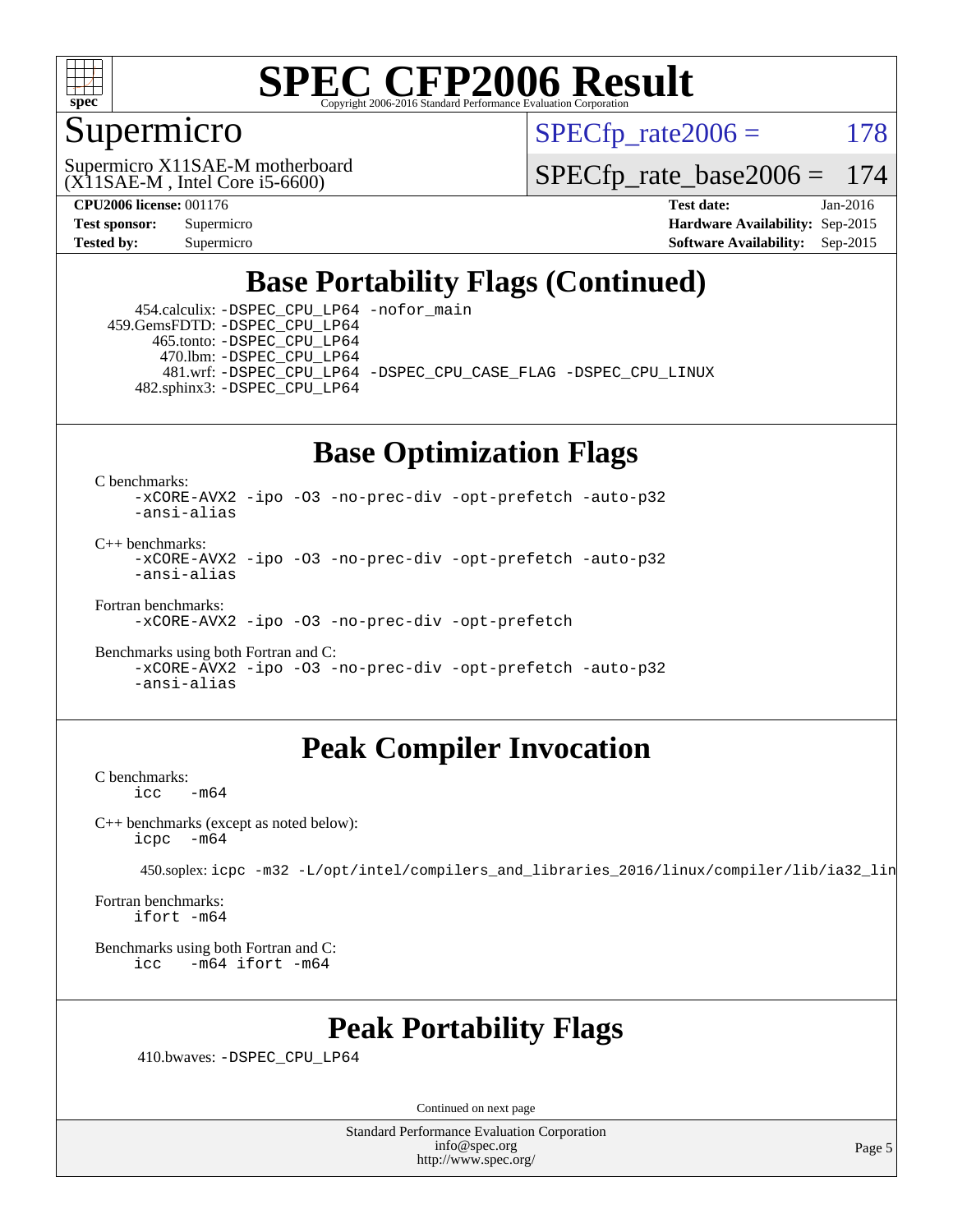

### Supermicro

 $SPECTp\_rate2006 = 178$ 

(X11SAE-M , Intel Core i5-6600) Supermicro X11SAE-M motherboard [SPECfp\\_rate\\_base2006 =](http://www.spec.org/auto/cpu2006/Docs/result-fields.html#SPECfpratebase2006) 174

| <b>Test sponsor:</b> | Supermicro |
|----------------------|------------|
| Tested by:           | Supermicro |

**[CPU2006 license:](http://www.spec.org/auto/cpu2006/Docs/result-fields.html#CPU2006license)** 001176 **[Test date:](http://www.spec.org/auto/cpu2006/Docs/result-fields.html#Testdate)** Jan-2016 **[Hardware Availability:](http://www.spec.org/auto/cpu2006/Docs/result-fields.html#HardwareAvailability)** Sep-2015 **[Software Availability:](http://www.spec.org/auto/cpu2006/Docs/result-fields.html#SoftwareAvailability)** Sep-2015

## **[Peak Portability Flags \(Continued\)](http://www.spec.org/auto/cpu2006/Docs/result-fields.html#PeakPortabilityFlags)**

 416.gamess: [-DSPEC\\_CPU\\_LP64](http://www.spec.org/cpu2006/results/res2016q1/cpu2006-20160206-38969.flags.html#suite_peakPORTABILITY416_gamess_DSPEC_CPU_LP64) 433.milc: [-DSPEC\\_CPU\\_LP64](http://www.spec.org/cpu2006/results/res2016q1/cpu2006-20160206-38969.flags.html#suite_peakPORTABILITY433_milc_DSPEC_CPU_LP64) 434.zeusmp: [-DSPEC\\_CPU\\_LP64](http://www.spec.org/cpu2006/results/res2016q1/cpu2006-20160206-38969.flags.html#suite_peakPORTABILITY434_zeusmp_DSPEC_CPU_LP64) 435.gromacs: [-DSPEC\\_CPU\\_LP64](http://www.spec.org/cpu2006/results/res2016q1/cpu2006-20160206-38969.flags.html#suite_peakPORTABILITY435_gromacs_DSPEC_CPU_LP64) [-nofor\\_main](http://www.spec.org/cpu2006/results/res2016q1/cpu2006-20160206-38969.flags.html#user_peakLDPORTABILITY435_gromacs_f-nofor_main) 436.cactusADM: [-DSPEC\\_CPU\\_LP64](http://www.spec.org/cpu2006/results/res2016q1/cpu2006-20160206-38969.flags.html#suite_peakPORTABILITY436_cactusADM_DSPEC_CPU_LP64) [-nofor\\_main](http://www.spec.org/cpu2006/results/res2016q1/cpu2006-20160206-38969.flags.html#user_peakLDPORTABILITY436_cactusADM_f-nofor_main) 437.leslie3d: [-DSPEC\\_CPU\\_LP64](http://www.spec.org/cpu2006/results/res2016q1/cpu2006-20160206-38969.flags.html#suite_peakPORTABILITY437_leslie3d_DSPEC_CPU_LP64) 444.namd: [-DSPEC\\_CPU\\_LP64](http://www.spec.org/cpu2006/results/res2016q1/cpu2006-20160206-38969.flags.html#suite_peakPORTABILITY444_namd_DSPEC_CPU_LP64) 447.dealII: [-DSPEC\\_CPU\\_LP64](http://www.spec.org/cpu2006/results/res2016q1/cpu2006-20160206-38969.flags.html#suite_peakPORTABILITY447_dealII_DSPEC_CPU_LP64) 450.soplex: [-D\\_FILE\\_OFFSET\\_BITS=64](http://www.spec.org/cpu2006/results/res2016q1/cpu2006-20160206-38969.flags.html#user_peakPORTABILITY450_soplex_file_offset_bits_64_438cf9856305ebd76870a2c6dc2689ab) 453.povray: [-DSPEC\\_CPU\\_LP64](http://www.spec.org/cpu2006/results/res2016q1/cpu2006-20160206-38969.flags.html#suite_peakPORTABILITY453_povray_DSPEC_CPU_LP64) 454.calculix: [-DSPEC\\_CPU\\_LP64](http://www.spec.org/cpu2006/results/res2016q1/cpu2006-20160206-38969.flags.html#suite_peakPORTABILITY454_calculix_DSPEC_CPU_LP64) [-nofor\\_main](http://www.spec.org/cpu2006/results/res2016q1/cpu2006-20160206-38969.flags.html#user_peakLDPORTABILITY454_calculix_f-nofor_main) 459.GemsFDTD: [-DSPEC\\_CPU\\_LP64](http://www.spec.org/cpu2006/results/res2016q1/cpu2006-20160206-38969.flags.html#suite_peakPORTABILITY459_GemsFDTD_DSPEC_CPU_LP64) 465.tonto: [-DSPEC\\_CPU\\_LP64](http://www.spec.org/cpu2006/results/res2016q1/cpu2006-20160206-38969.flags.html#suite_peakPORTABILITY465_tonto_DSPEC_CPU_LP64) 470.lbm: [-DSPEC\\_CPU\\_LP64](http://www.spec.org/cpu2006/results/res2016q1/cpu2006-20160206-38969.flags.html#suite_peakPORTABILITY470_lbm_DSPEC_CPU_LP64) 481.wrf: [-DSPEC\\_CPU\\_LP64](http://www.spec.org/cpu2006/results/res2016q1/cpu2006-20160206-38969.flags.html#suite_peakPORTABILITY481_wrf_DSPEC_CPU_LP64) [-DSPEC\\_CPU\\_CASE\\_FLAG](http://www.spec.org/cpu2006/results/res2016q1/cpu2006-20160206-38969.flags.html#b481.wrf_peakCPORTABILITY_DSPEC_CPU_CASE_FLAG) [-DSPEC\\_CPU\\_LINUX](http://www.spec.org/cpu2006/results/res2016q1/cpu2006-20160206-38969.flags.html#b481.wrf_peakCPORTABILITY_DSPEC_CPU_LINUX) 482.sphinx3: [-DSPEC\\_CPU\\_LP64](http://www.spec.org/cpu2006/results/res2016q1/cpu2006-20160206-38969.flags.html#suite_peakPORTABILITY482_sphinx3_DSPEC_CPU_LP64)

## **[Peak Optimization Flags](http://www.spec.org/auto/cpu2006/Docs/result-fields.html#PeakOptimizationFlags)**

[C benchmarks](http://www.spec.org/auto/cpu2006/Docs/result-fields.html#Cbenchmarks):

```
 433.milc: basepeak = yes
   470.lbm: basepeak = yes
482.sphinx3: basepeak = yes
```
#### [C++ benchmarks:](http://www.spec.org/auto/cpu2006/Docs/result-fields.html#CXXbenchmarks)

```
 444.namd: -xCORE-AVX2(pass 2) -prof-gen:threadsafe(pass 1)
       -no-prec-div(pass 2)-par-num-threads=1(pass 1) -prof-use(pass 2) -fno-alias
       -auto-ilp32
```

```
 447.dealII: basepeak = yes
```

```
 450.soplex: -xCORE-AVX2(pass 2) -prof-gen:threadsafe(pass 1)
          -i\text{po}(pass 2) -\overline{O}3(pass 2)-no-prec-div(pass 2)
          -par-num-threads=1(pass 1) -prof-use(pass 2)
          -opt-malloc-options=3
```

```
 453.povray: -xCORE-AVX2(pass 2) -prof-gen:threadsafe(pass 1)
          -i\text{po}(pass 2) -\tilde{O}3(pass 2)-no-prec-div(pass 2)
          -par-num-threads=1(pass 1) -prof-use(pass 2) -unroll4
          -ansi-alias
```
[Fortran benchmarks](http://www.spec.org/auto/cpu2006/Docs/result-fields.html#Fortranbenchmarks):

Continued on next page

```
Standard Performance Evaluation Corporation
             info@spec.org
           http://www.spec.org/
```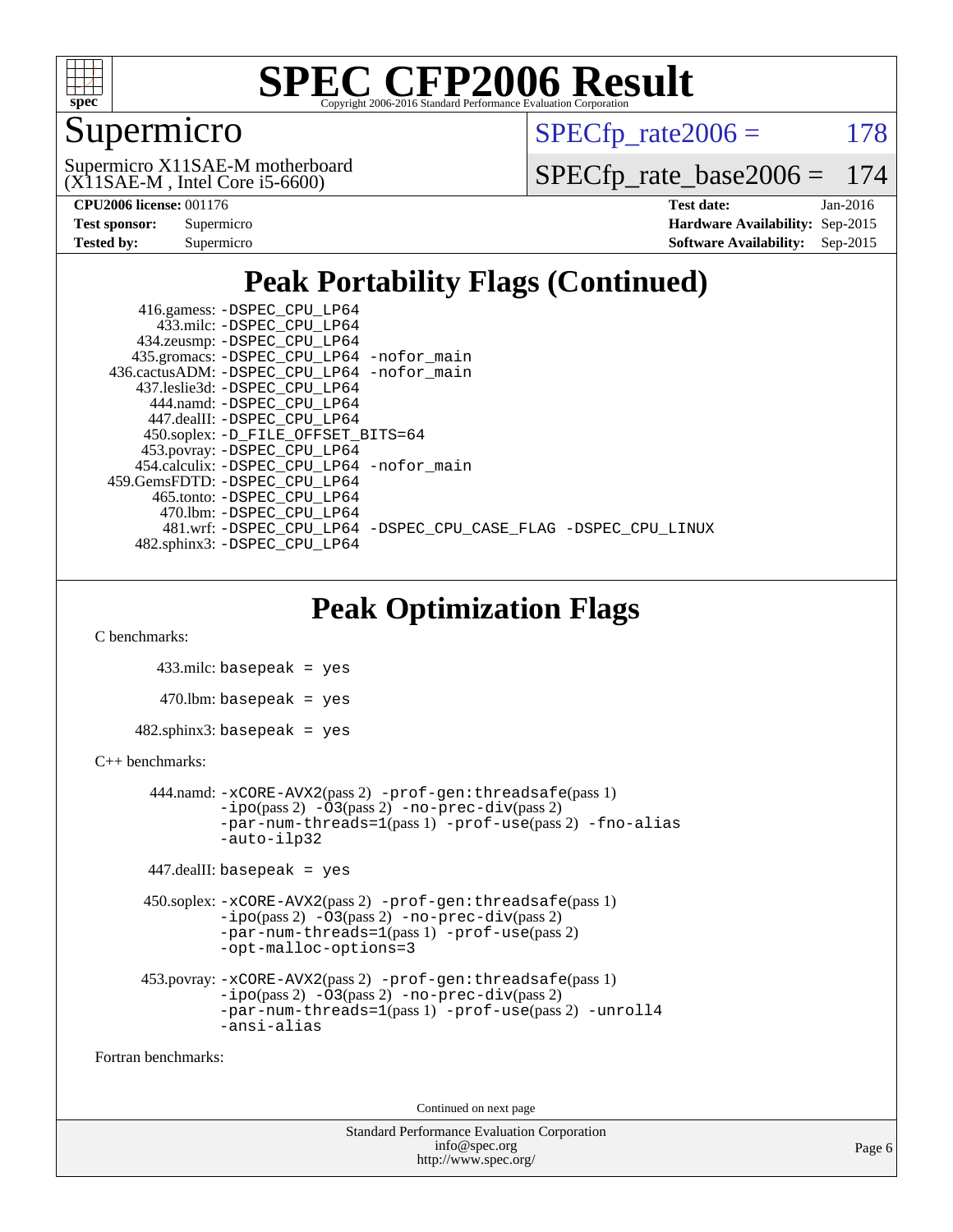

#### Supermicro

 $SPECTp\_rate2006 = 178$ 

(X11SAE-M , Intel Core i5-6600) Supermicro X11SAE-M motherboard [SPECfp\\_rate\\_base2006 =](http://www.spec.org/auto/cpu2006/Docs/result-fields.html#SPECfpratebase2006) 174

**[CPU2006 license:](http://www.spec.org/auto/cpu2006/Docs/result-fields.html#CPU2006license)** 001176 **[Test date:](http://www.spec.org/auto/cpu2006/Docs/result-fields.html#Testdate)** Jan-2016 **[Test sponsor:](http://www.spec.org/auto/cpu2006/Docs/result-fields.html#Testsponsor)** Supermicro **[Hardware Availability:](http://www.spec.org/auto/cpu2006/Docs/result-fields.html#HardwareAvailability)** Sep-2015 **[Tested by:](http://www.spec.org/auto/cpu2006/Docs/result-fields.html#Testedby)** Supermicro **Supermicro [Software Availability:](http://www.spec.org/auto/cpu2006/Docs/result-fields.html#SoftwareAvailability)** Sep-2015

## **[Peak Optimization Flags \(Continued\)](http://www.spec.org/auto/cpu2006/Docs/result-fields.html#PeakOptimizationFlags)**

```
410.bwaves: basepeak = yes 416.gamess: -xCORE-AVX2(pass 2) -prof-gen:threadsafe(pass 1)
                   -i\text{po}(pass 2) -03(pass 2)-no-prec-div(pass 2)
                   -par-num-threads=1(pass 1) -prof-use(pass 2) -unroll2
                   -inline-level=0 -scalar-rep-
         434.zeusmp: basepeak = yes
         437.leslie3d: basepeak = yes
     459.GemsFDTD: basepeak = yes
           465.tonto: -xCORE-AVX2(pass 2) -prof-gen:threadsafe(pass 1)
                   -no-prec-div(pass 2)-par-num-threads=1(pass 1) -prof-use(pass 2) -unroll4 -auto
                   -inline-calloc -opt-malloc-options=3
   Benchmarks using both Fortran and C: 
        435.gromacs: -xCORE-AVX2(pass 2) -prof-gen:threadsafe(pass 1)
                   -i\text{po}(pass 2) -03(pass 2)-no-prec-div(pass 2)
                   -par-num-threads=1(pass 1) -prof-use(pass 2) -opt-prefetch
                   -auto-ilp32
     436.cactusADM: basepeak = yes
        454.calculix: basepeak = yes
           481.wrf: basepeak = yes
                        The flags files that were used to format this result can be browsed at
http://www.spec.org/cpu2006/flags/Intel-ic16.0-official-linux64.html
http://www.spec.org/cpu2006/flags/Supermicro-Platform-Settings-V1.2-revH.html
                            You can also download the XML flags sources by saving the following links:
http://www.spec.org/cpu2006/flags/Intel-ic16.0-official-linux64.xml
http://www.spec.org/cpu2006/flags/Supermicro-Platform-Settings-V1.2-revH.xml
```